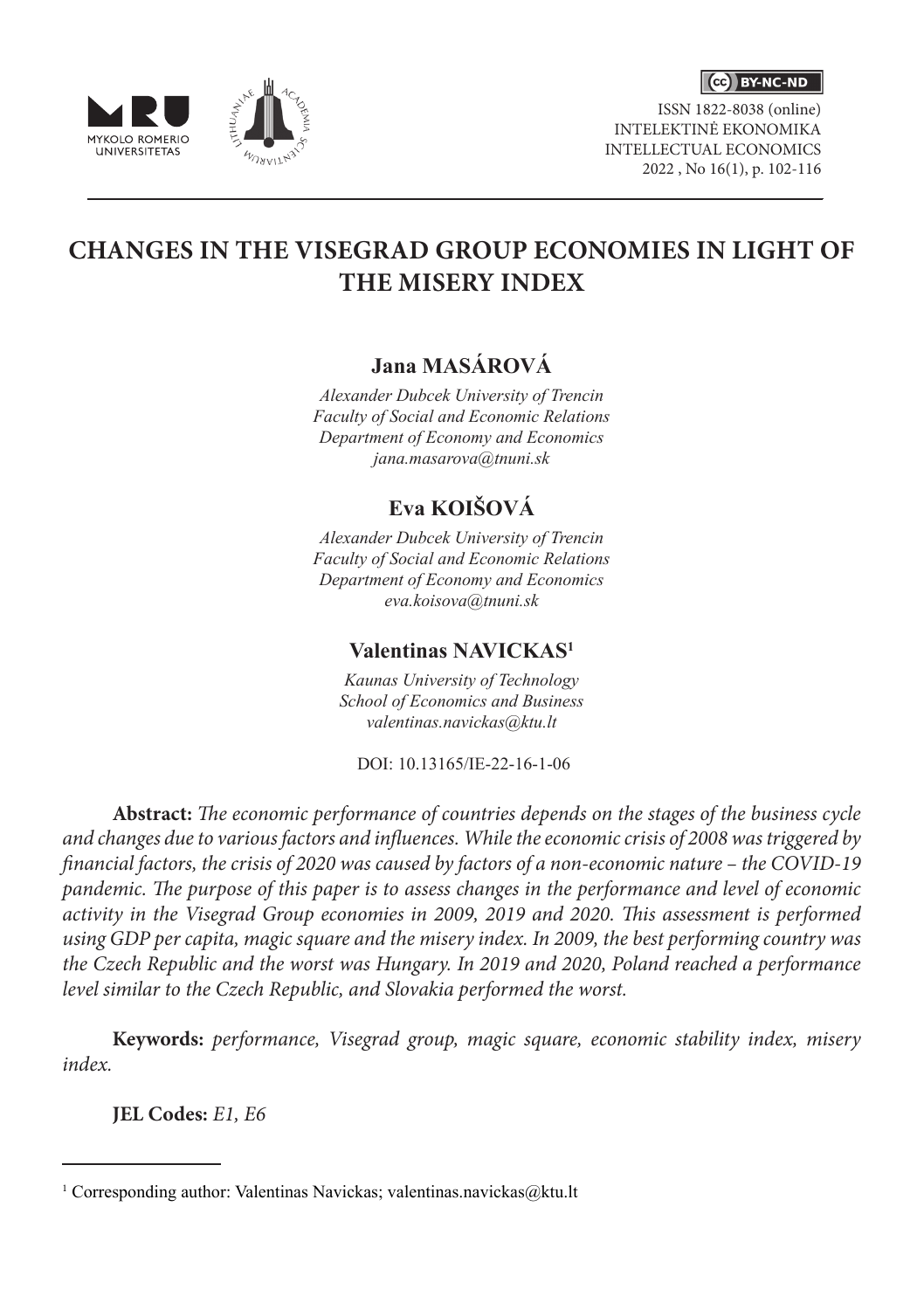#### **1. Introduction**

The issue of improving the performance of economies has received much attention in research and practice. Tracking the performance of a particular national economy and analysing the factors of its economic growth and fluctuations are among the primary objectives of economic research. Measuring economic progress has been of great value for both economic theory and economic policy. Economic performance is assessed through the evolution of basic macroeconomic indicators, the most common of which are gross domestic product (GDP) or gross domestic product per capita. Economic performance and the achievement of economic goals can also be assessed through the magic square. In addition, various other alternative indicators, or a combination thereof, can be made use of. The purpose of this paper is to assess changes in the performance and level of economic activity in the Visegrad Group (V4) economies in 2009, 2019 and 2020. This assessment is performed using GDP per capita, magic square and the misery index. In this paper, the economic performance of the Czech Republic, Hungary, Poland, and the Slovak Republic is assessed. V4 is a dynamic regional group of EU Member States, where each shows typical features of supporting competitiveness and economic growth. The V4 countries are interconnected within their history, geographical location, and values. Within this group, space is created to strengthen coordination mechanisms to find common positions in terms of the current issues of foreign and European policy, regional development, and economic cooperation.

#### **2. Literature review**

The concept of performance has been frequently used in terms of the economic success of countries. Roguľa (2011) defines economic performance as a certain monetary value generated by a given economy over a certain period, using the system of national accounts.

Economic performance refers to the condition and evolution of the economic situation in respective countries. It deals with trends in the evolution of key macroeconomic indicators, or the results of the functioning of the economy as a whole achieved over a certain period of time and generally recorded and evaluated through selected indicators (Draková, 2012).

Large numbers of authors and institutions deal with performance measurement, assessing the performance of economies either by traditional macroeconomic indicators (GDP, inflation, employment, unemployment, etc.), alternative indicators (Human Development Index, Prosperity Index, Global Competitiveness Index, and others), or a combination thereof. (Masárová & Ivanová, 2017).

Most authors use gross domestic product as the basic macroeconomic variable to measure economic performance and progress. The overall performance of economic activity can be best assessed through the current and historic GDP data of the country concerned. For international comparisons of differently sized economies, per capita gross domestic product – expressed, for instance in USD, EUR, PPP – is used.

Nicholas Kaldor (1908–1986), one of the founders of post-Keynesian economics, considered GDP, employment, inflation, and the balance of trade to be the primary indicators to assess the achievement of economic policy objectives. Karl Schiller, an economist and former Minister for Finance and Economic Matters in Germany, invented a magic square to see how economic objectives are being met. The word magic is used because these four objectives are very hard to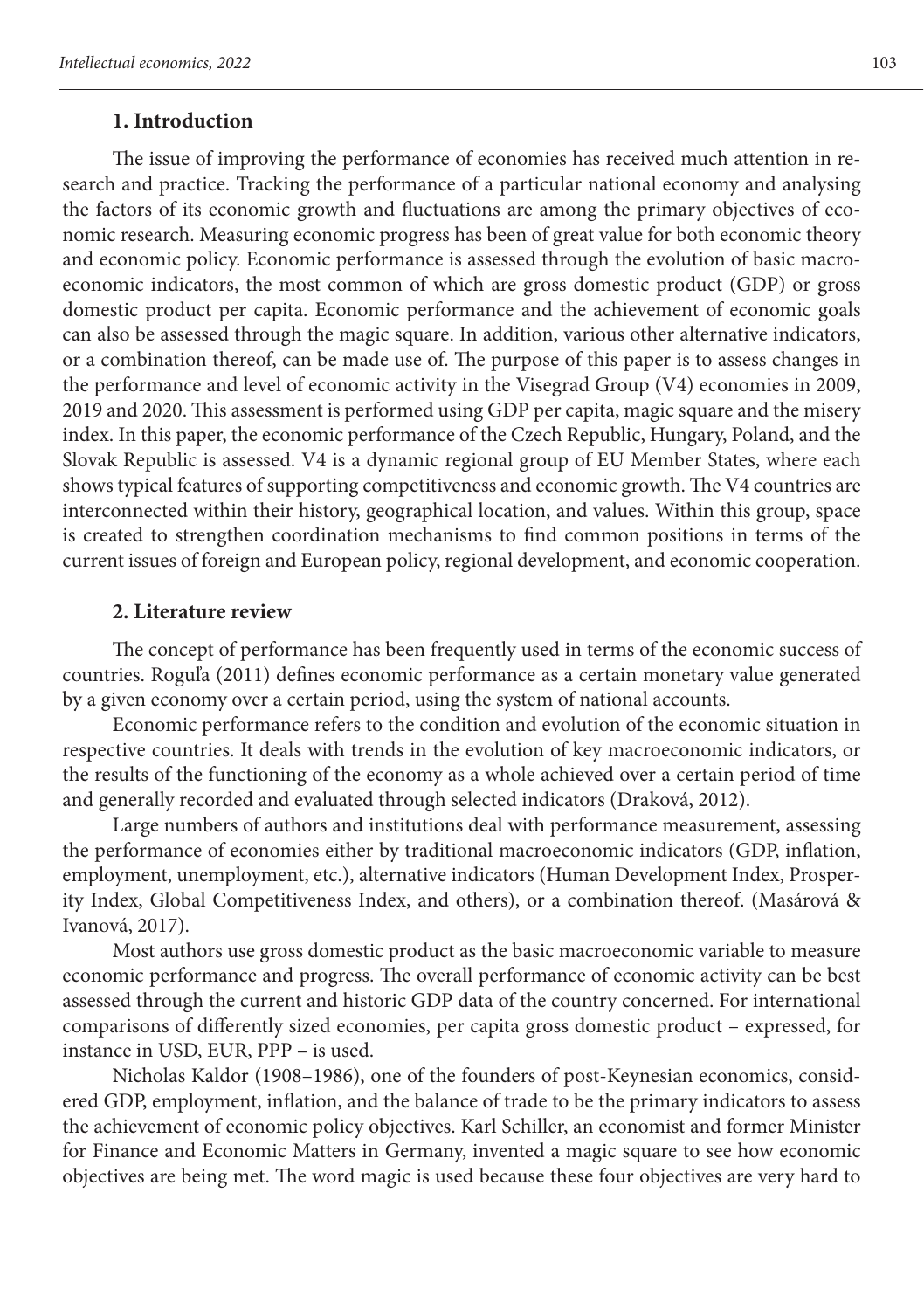attain in real-life (Hamdini & Gaidi, 2021).

The **magic square** consists of four mutually perpendicular half-lines with a superimposed scale in percentages, each of which records one economic policy objective and its indicator value (Draková, 2012):

- sustainable rate of economic growth (rate of economic growth in % G);
- low unemployment (unemployment rate in  $% U$ );
- stable price level (inflation rate in  $% P$ );
- external economic balance (balance of payment ratio to GDP in  $% B$ ).

Picek (2017) claims that the square typically serves as a teaser for a thorough discussion of the individual goals and their mutual interaction. While some are complementary (high GDP growth and low unemployment), others may be prone to unfavourable trade-offs (unemployment and inflation via the Phillips curve, or high GDP growth and a balanced current account).

A lot of research work has addressed economic performance and its evaluation. Firme and Teixeira (2014) used the magic square to assess the macroeconomic performance of Brazil and other selected countries between 1997 and 2012, and quantified the standardized Index of Economic Welfare (created by Medrano and Teixeira in 2013). Nehme (2014) used the magic square, Hicks' IS-LM model, and Mundell's incompatibility triangle in examining economic efficiency and monetary policy in Lebanon.

Draková (2012) used the magic square to assess the economic performance of the BRICS countries (Brazil, Russia, India, and China), whilst Hamdini and Gaidi (2021) assessed economic performance and stability in Algeria over the period of 1980–2019 and proposed the so-called economic stability index. Similarly, Özkaya and Alhuwesh (2021) made use of the magic square to evaluate the performance of Yemen's economy between 2001 and 2015. Brokešová and Vachálková (2016) used the magic square to investigate changes in the insurance industry depending on the evolution of macroeconomic environment. The magic square was also used by Sivák and Staněk (2011) to examine the effects of the global financial crisis on Slovakia in 2008–2010.

Some researchers use the magic square indicators to calculate other indicators and indices. Inflation and unemployment are the key variables that play a decisive role in determining national welfare. These two variables are part of the **misery index**, which is used to assess the misery felt by average citizens in a country.

The misery index, a combination of inflation and unemployment rates created by economist Arthur Okun, is resurfacing as a measure of interest across developed countries as inflation rates increase and unemployment remains relatively high (Clemens et al., 2022).

Okun arguably made the first attempt to aggregate a range of macroeconomic indicators into a single statistic to track the health of the macroeconomy over the business cycle. The original misery index combined two fundamental targets of macroeconomic policy (unemployment and inflation) in a basic aggregate disutility function. This function gauges the level of economic discomfort as the unweighted sum of unemployment and inflation rates.

The level of misery is undoubtedly one of the factors of crucial importance for the assessment of the economic system's efficiency. If poverty strikes a significant part of the society, this definitively proves that the system lacks in efficiency (Grabia, 2011).

The simplicity of the calculation of this index is claimed to be both an advantage and a disadvantage, and the index has been criticized for its low research relevance. Recently, however, the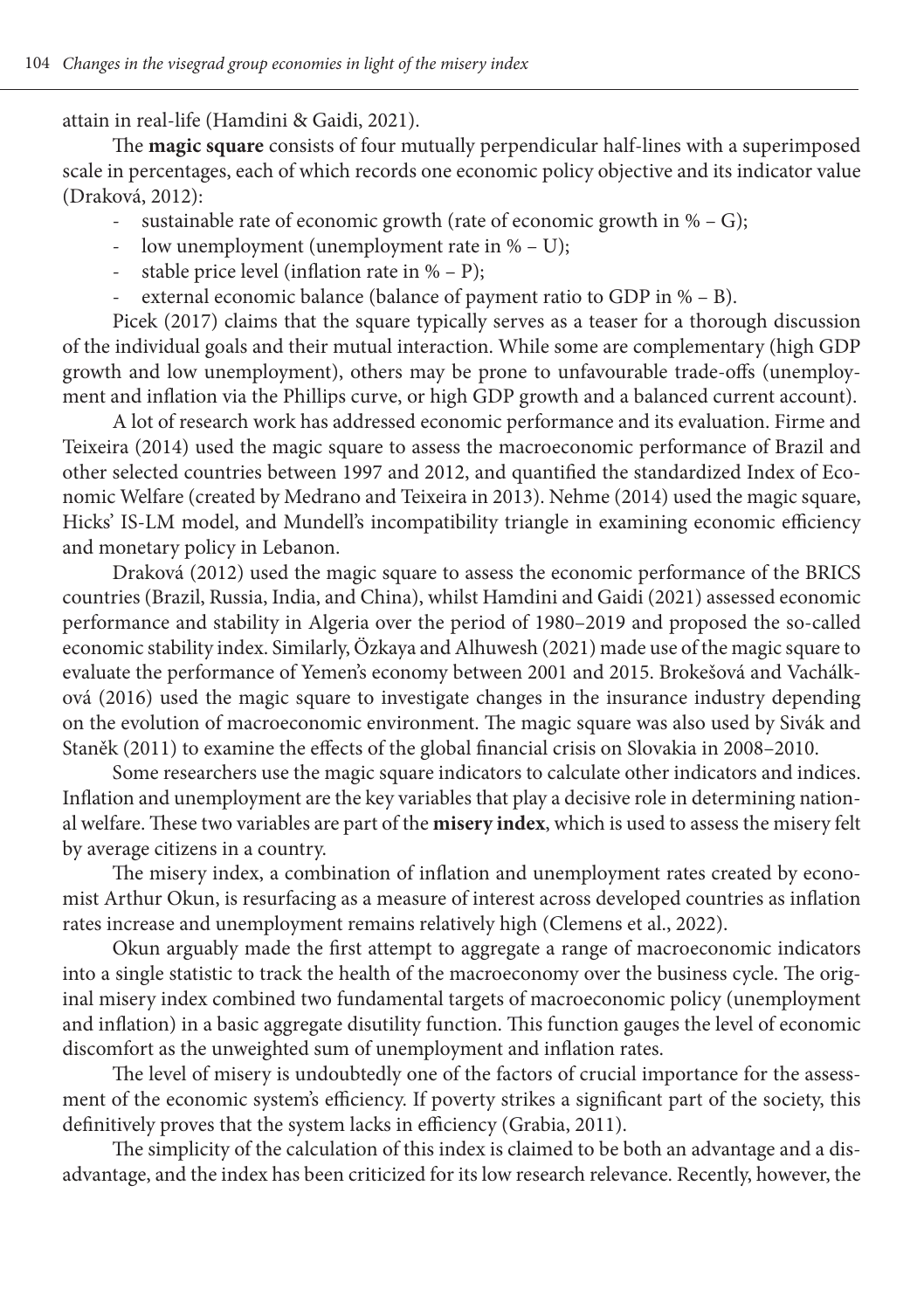misery index has been used extensively by researchers and economists, who have modified and expanded its original version to gauge the overall health of the global economy.

Cohen et al. (2014) consider the index a useful tool as it seems to provide a useful approximation of the influence of macroeconomic conditions on population well-being. Various modifications and extensions to the misery index have been presented in research by Barro, Hanke, and Henderson and others. A Harvard economist, Robert Barro, was the first to augment the index with the indicators of growth rate and interest rate in 1999.

In 2011, Steve Hanke came up with the modified misery index, which was the sum of unemployment, inflation, and bank lending rates minus the change in real GDP per capita. Higher readings of the first three elements are "bad", and make people miserable. These are offset by a "good" GDP per capita growth, which is subtracted from the sum of the "bads". A higher misery index score shows a higher level of misery. Cohen et al. (2014) reformulated the index, focusing on the output gap and cyclical unemployment. The new index allows a distinction between short-run and long-run phenomena, places more emphasis on output and unemployment rather than inflation, is based only on objective variables, and gives more weight to recessions than to expansions.

Henderson (2015) points out that although both Barro and Hanke did the right thing in including economic growth into the examination, they made the mistake of using interest and inflation rates in their calculations. His view is supported by Irving Fisher's contribution, who notes that nominal interest rates already incorporate market expectations of inflation. This would double-count inflation in the calculation. Therefore, Fisher suggests that the misery index should be calculated as the sum of the inflation rate and the unemployment rate, minus the growth rate of real GDP.

### **3. Methodology**

### *3.1 Goal*

The purpose of this paper is to assess the changes in the economic performance of the four Visegrad countries – the Czech Republic, Hungary, Poland, and the Slovak Republic – in 2009, 2019 and 2020. This assessment is performed using GDP per capita, the magic square and the misery index.

In 2009, global economies suffered from the economic crisis that was precipitated by the financial crisis of 2007–2008 in the United States. In 2019, the V4 economies were evolving in a favourable way. In late 2019, however, COVID-19 emerged in China, and spread rapidly and globally. The negative economic effects of the pandemic were felt by these countries, especially in 2020.

#### *3.2 Method*

The works of Medrano-B and Teixeira (2013) and Hamdini and Gaidi (2021) were followed to construct the magic square. Minimum and maximum values of each indicator under study (Table 1) were determined based on the recommended values and the actual indicator values in the V4 countries in 2009, 2019 and 2020.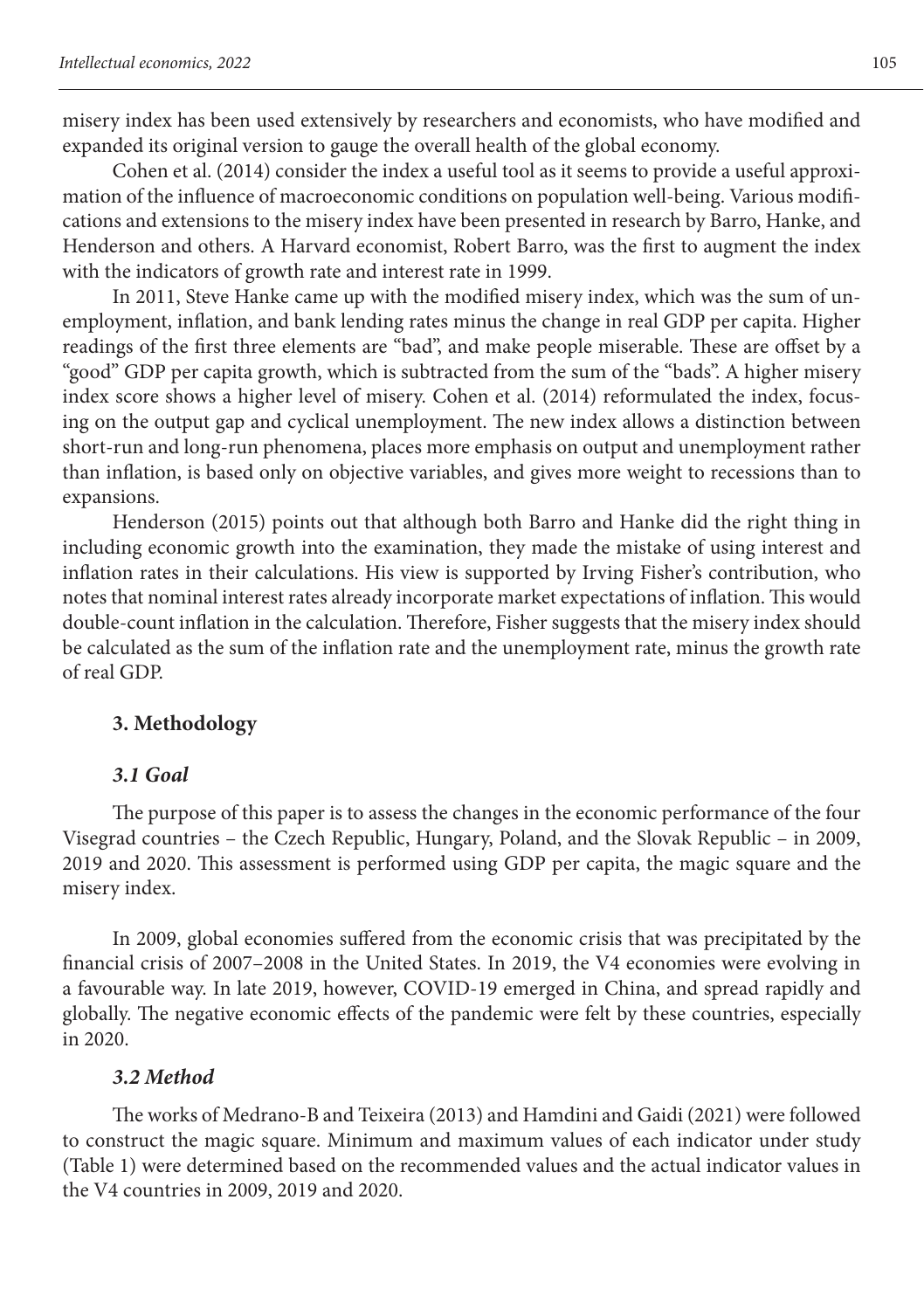|                                        | Minimum<br>Value | Maximum<br>Value | Nature of the<br>indicator |
|----------------------------------------|------------------|------------------|----------------------------|
| Real GDP growth $(\%)$ – G             | $-7$             |                  | Maximising                 |
| Unemployment rate $(\% )$ – U          |                  | 15               | Minimizing                 |
| Inflation rate $(\% )$ – P             |                  | 6                | Minimizing                 |
| Current account balance (% of GDP) – B | $-5$             |                  | Maximising                 |

**Table 1**. *Minimum and maximum indicator values*

As indicators with different scales were present, it was necessary to transform the original statistical data. Based on the determined minimum and maximum values, the following equations were formed:

| For real GDP growth $-$ G:       |                  |
|----------------------------------|------------------|
|                                  | $-7 \le G \le 7$ |
| For unemployment rate $- U$ :    |                  |
| For inflation rate $- P$ :       | $15 \ge U \ge 2$ |
|                                  | $6 \ge P \ge 2$  |
| For current account balance - B: |                  |
|                                  | 5 < B < 5        |

It is necessary to redefine the four scales to be uniform from 0 to α, where α is a numerical constant to be evaluated by normalising the modified indicators to a uniform scale:

0≤G≤α; 0≤U≤α; 0≤P≤α; 0≤B≤α.

Thus, a perfect square with uniform axes rotated by 45 degrees is formed. The area of the square of a country achieving ideal values of all indicators equals to one ( The α value is then determined as follows:

$$
W{'}_A{=}2{\times}\alpha^2{=}1
$$

Then:

 $\alpha^2 = \frac{1}{2}$ 2

Next, the original values will be transformed to new ones. As Medrano-B and Teixeira (2013) state, just as all original variables have linear scales, so new ones should also be linear. Thus, the modified indicator values are obtained through the following equations:

$$
G' = \frac{\alpha}{14}(G+7); \qquad U' = \frac{\alpha}{13}(15-U); \qquad P' = \frac{\alpha}{4}(6-P); \qquad B' = \frac{\alpha}{10}(B+5).
$$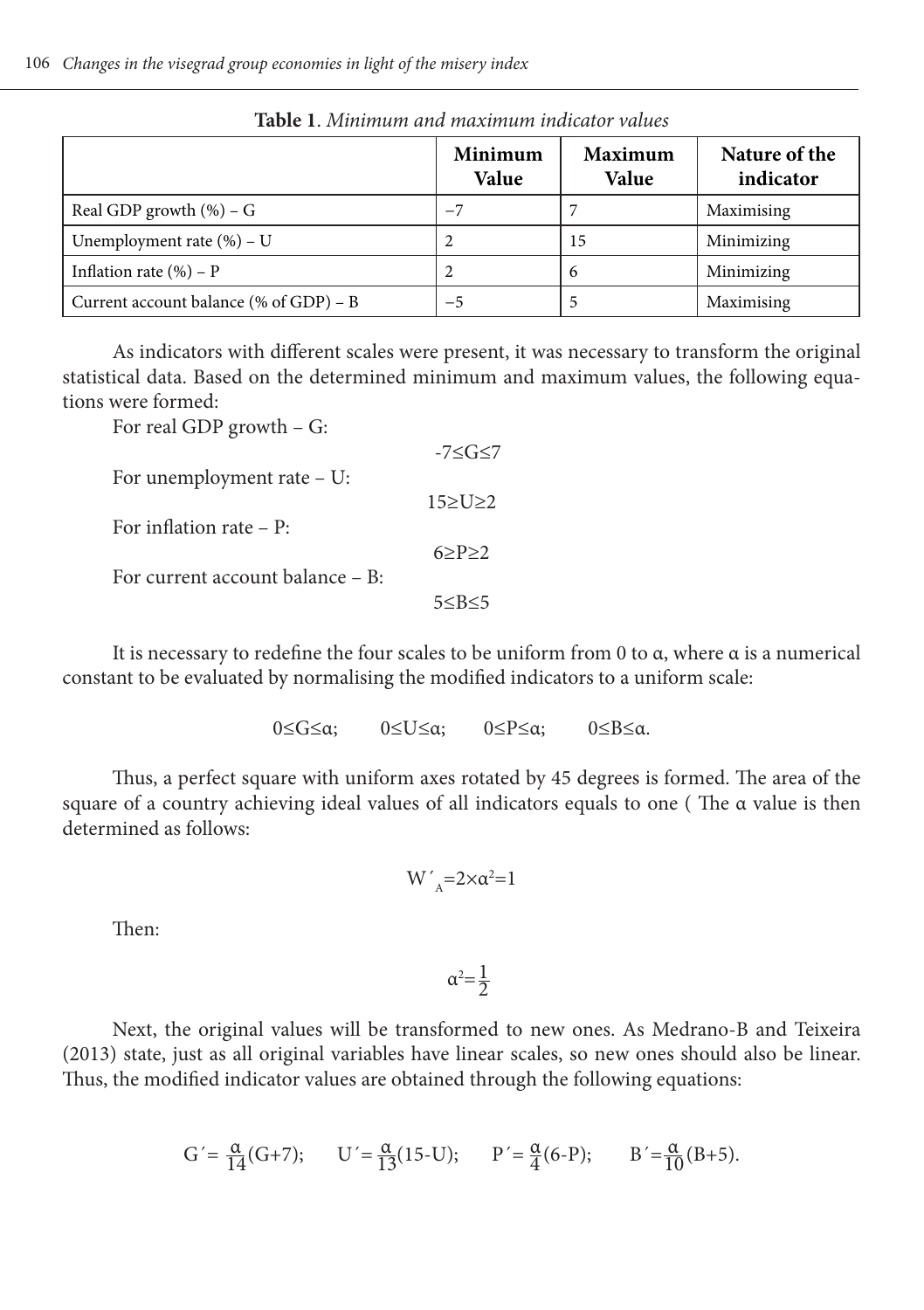Based on the study by Hamdini and Gaidi (2021), the Economic Stability Index (ESI) was calculated:

ESI=  $\frac{1}{4} \left[ \frac{1}{14} (\text{G} + 7) + \frac{1}{13} (15 \text{--} \text{U}) + \frac{1}{4} (6 \text{--} \text{P}) + \frac{1}{10} (B \text{--} \text{F}) \right]$ 

Whereby: 0≤ESI≤1

If the economy is performing at its worst (based on Table 1) – i.e., real GDP growth of −7%, unemployment rate of 15%, inflation rate of 6% and current account balance of −5% – then the value of the ESI indicator will be 0. On the contrary, if the economy is performing at its best – i.e., real GDP growth of 6%, unemployment rate of 2%, inflation rate of 2% and current account balance of 5% – then the value of the ESI will be 1.

The misery index was determined in the following way: Okun's Misery Index (OMI):

 $OMI = P + U$ 

Henderson's Misery Index (HMI):

 $HMI=P+U-G$ 

To assess the performance of the V4 economies, statistical data published by The World Bank were used.

### **4. Assessment of V4 performance**

First, the economic performance of the Slovak Republic, the Czech Republic, Hungary and Poland will be examined and assessed using GDP per capita. Next, their economic performance using the magic square will be assessed. Finally, the evolution of the misery index in the V4 countries will be examined and countries will be ranked.

### *4.1. Evolution of GDP per capita in the V4 countries*

The gross domestic product per capita indicator expresses the results of economic activity taking place in the territory of a given country, converted on a per capita basis for the sake of objectivity of comparison. Differences in the GDP per capita value in the V4 countries in 2009, 2019 and 2020 are shown in Figure 1.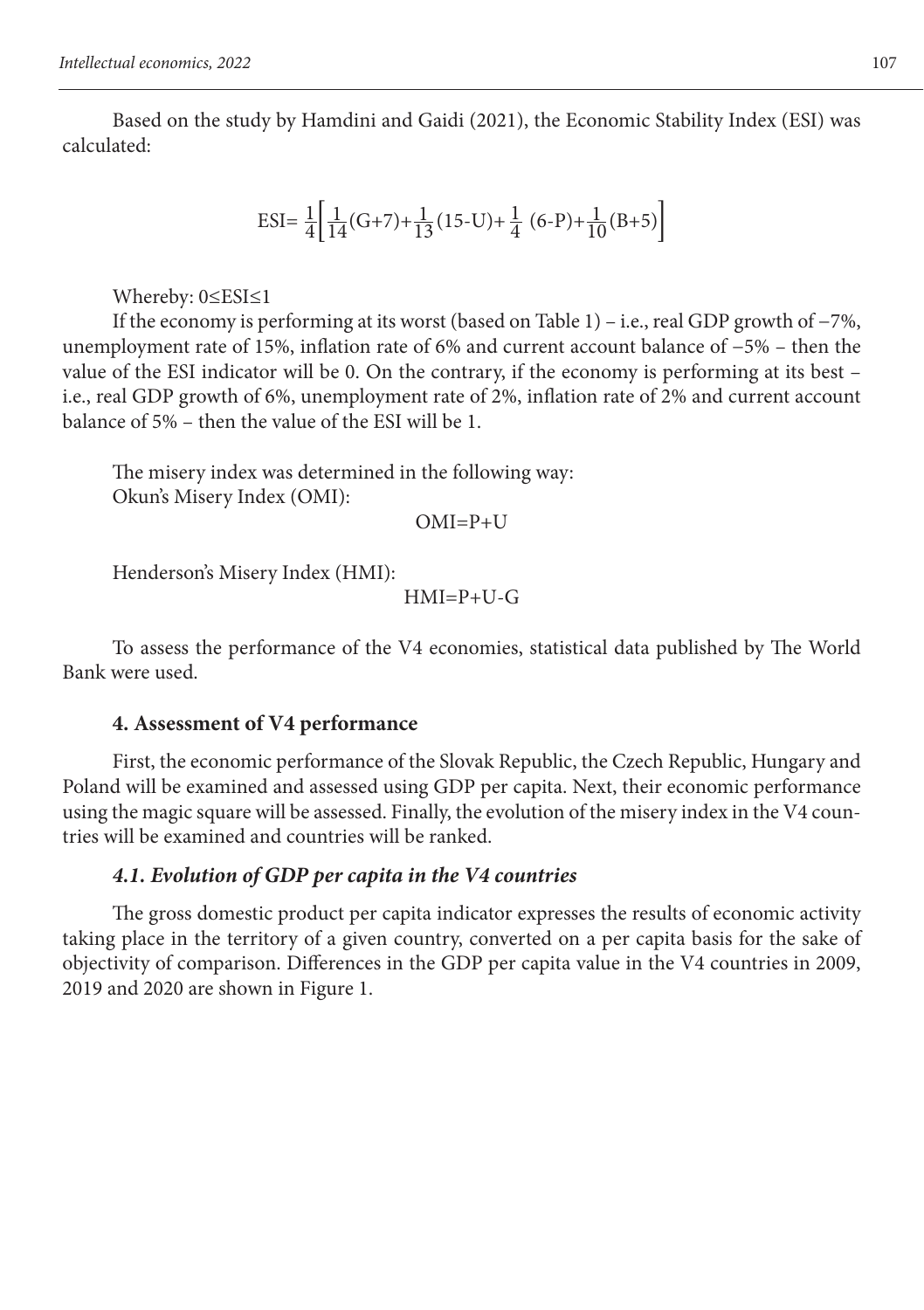

**Figure 1***. GDP per capita in PPP in the V4 countries* **Source**: *authors' own elaboration based on data from the World Bank (n.d.)* 

As illustrated above, the Czech Republic had the highest GDP per capita in each of the analysed years, with a significant gap between the remaining V4 countries. In 2009, GDP per capita in the Czech Republic reached USD 27,782. The Slovak Republic followed with a GDP of USD 23,098 per capita. The lowest GDP per capita value was recorded in Poland. The situation was different in 2019 and 2020, with Poland achieving the second highest GDP per capita with Slovakia lagging behind and ending up in the lowest position among the V4 countries. In 2020, GDP per capita decreased compared to 2019 in the Czech Republic, Hungary and Slovakia, while Poland recorded a slight increase (despite the decrease in GDP).

### *4.2. Economic performance of the V4 countries in 2009*

In the following sections, the magic square will be used to assess the performance of the V4 countries in 2009, i.e., the first year under analysis (the crisis year); in 2019; and in 2020, in which the economy suffered from the COVID-19 pandemic.

In late 2008 and especially in 2009 and 2010, the V4 countries, like other nations, experienced a recession. The recession came as an unexpected external shock causing a sharp decline in economic activity. GDP declined in Slovakia, the Czech Republic and Hungary, which translated into negative economic growth. The biggest declines in GDP were identified in Hungary (by 6.60%), the Slovak Republic (by 5.46%) and the Czech Republic (by 4.66%). Poland was only moderately affected by the recession, and its GDP growth slowed to 2.83%. Figure 2 shows the performance of the V4 countries in 2009.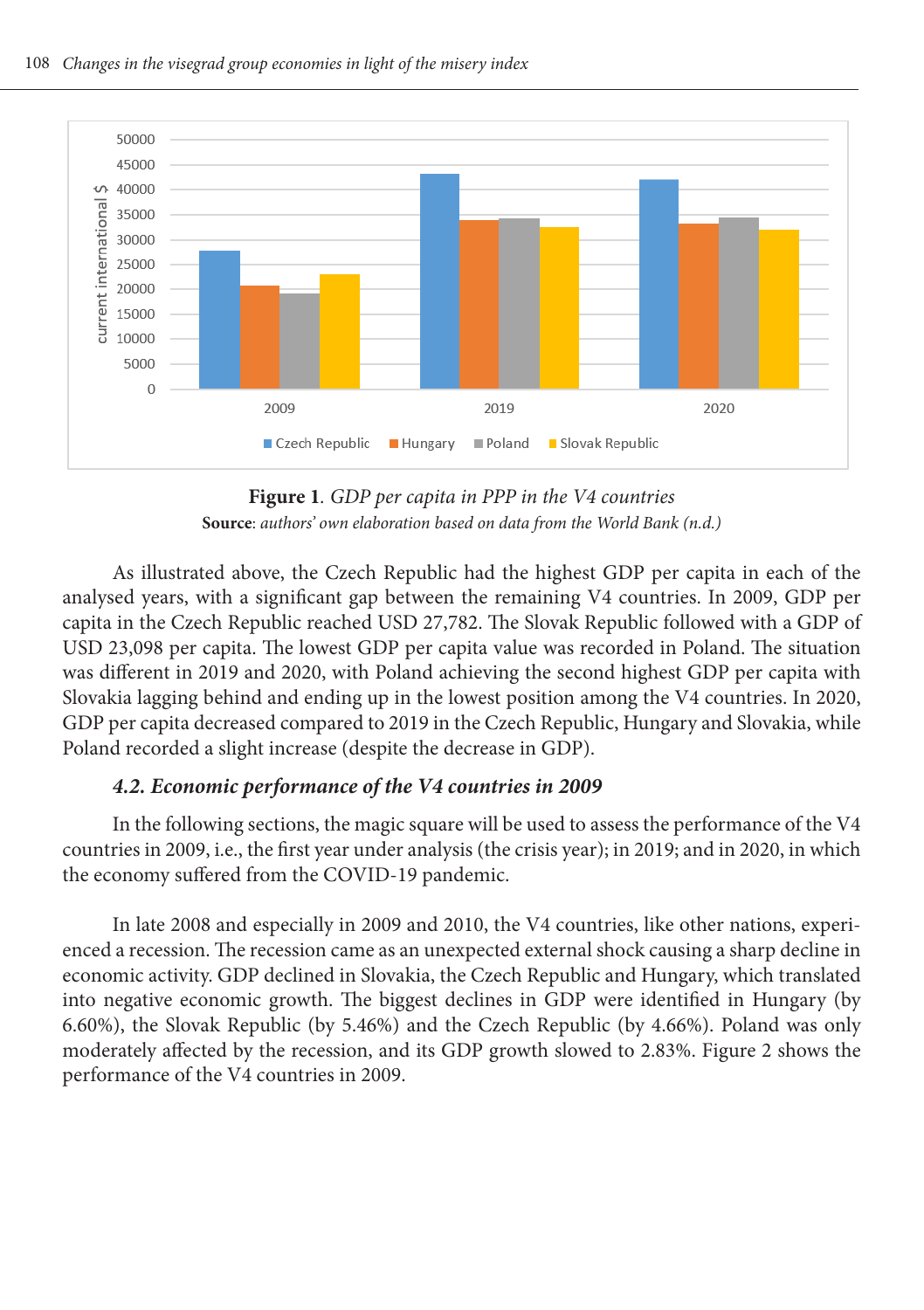

**Figure 2.** *Magic square in 2009* **Source:** *authors' own elaboration*

Lowered economic performance was accompanied by slowed inflation. The inflation rate stood at 4.21% in Hungary, 3.80% in Poland, 1.62% in the Slovak Republic and only 1.02% in the Czech Republic. Low production and job cuts resulted in increased unemployment rates. The highest unemployment rate (12.03%) was recorded in the Slovak Republic. The unemployment rate went up to 10.03% in Hungary, to 6.66% in the Czech Republic, and to 8.17% in Poland.

Concerning external balance, all V4 countries achieved negative current account balance on their balances of payments. The most favourable value of the current account balance of payments to GDP was achieved by Hungary (−0.68%), followed by the Czech Republic (−2.35%) and Slovakia (−3.39%), with Poland as the worst V4 performer (−4.22%).

## *4.3. Economic performance of the V4 countries in 2019*

Having recovered from the negative effects of the 2009 recession, the economies of the V4 countries regained their former conditions. They recorded moderate GDP growth, record-low unemployment rates, and improved external balances.

Over 2019, GDP growth in Slovakia slowed down. The slowdown, however, had no connection with the upcoming depression of 2020 whatsoever. The slowdown was cyclical, and had already been foreseen in the course of 2018. Within the V4 economies, the slowdown was most pronounced in Slovakia. The slowdown in the Slovak economy was accompanied by a similar slowdown across the EU28 (Morvay et al., 2020). Figure 3 shows the magic square for the V4 countries in 2019.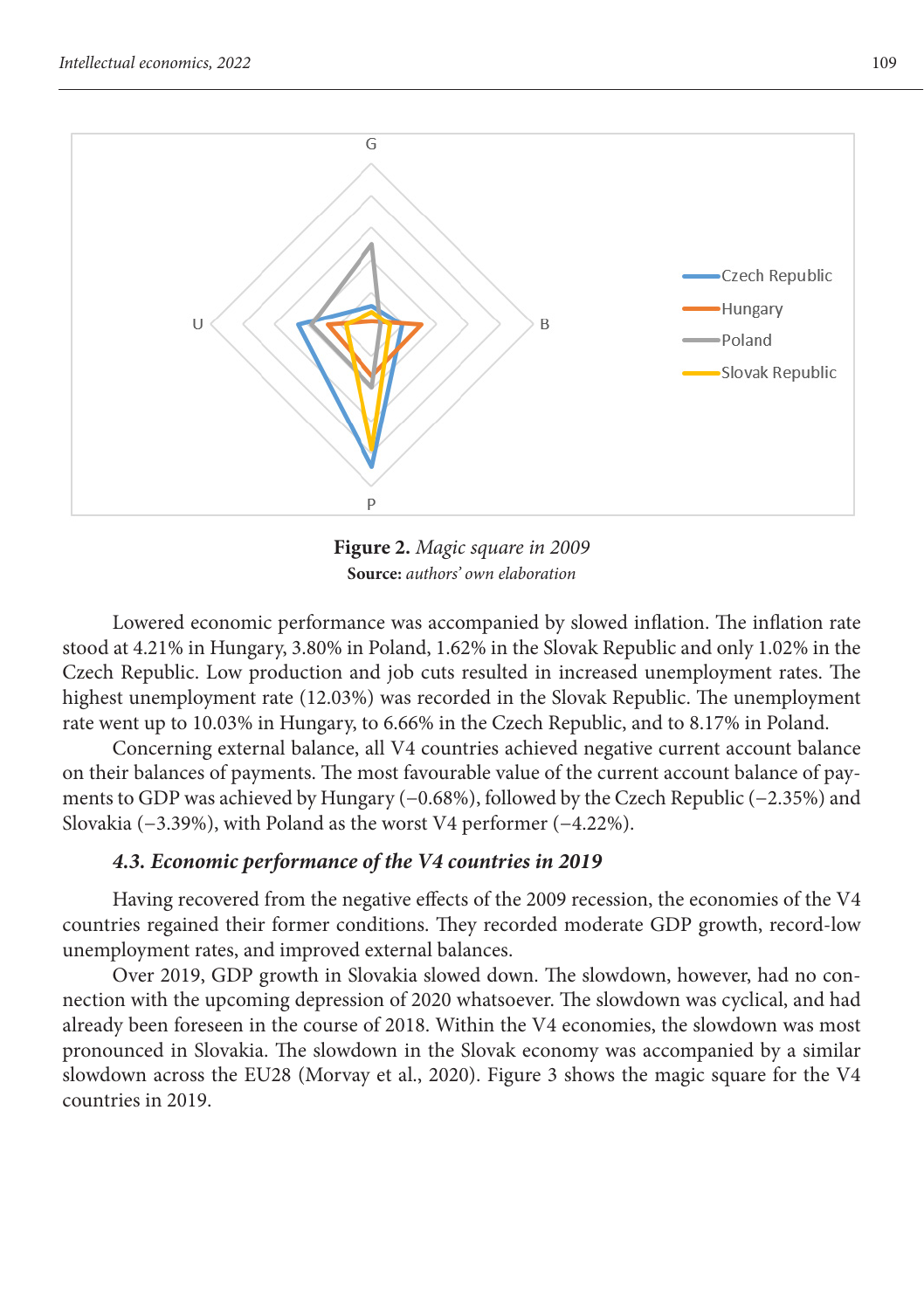

**Figure 3.** *Magic square for 2019* **Source:** *authors' own elaboration*

Compared to 2009, improvements can mainly be observed in the labour market. The unemployment rate in the Czech Republic dropped to 2.01%. In Slovakia, jobless rates fell to record lows of 5.75%. The economic growth rate ranged from 2.61% in Slovakia to 4.74% in Poland. The Czech Republic and Poland also achieved positive BOP current account balances, but Slovakia achieved a negative BOP current account balance of −3.35%. The inflation rate was favourable, reaching 2.23% in Poland and 3.34% in Hungary.

### *4.4. Economic performance of the V4 countries in 2020*

In 2020, the COVID-19 pandemic negatively affected the economic performance of the V4 countries, bringing about periods of decline in economic activity and rises in unemployment. The COVID-19 pandemic had a social and economic impact on all countries of the world, including the V4 nations.

While the depression of 2009 was of an economic nature (external from the point of view of the Slovak economy) in the form of a shock on global financial markets, the depression of 2020 was not, as economic activity was limited and labour force went unused to contain the spread of COVID-19. Restrictions on some activities and on the workforce brought widespread shock to the supply side of the economy. However, the unused labour force meant limited household income and a resulting negative shock for the demand side of the economy (Hudcovsky et al., 2021).

Measures adopted by governments to stop the spread of COVID-19 negatively affected the economic performance of countries and disrupted national labour markets. Countries saw falling GDP and employment rates, and rising unemployment rates. Figure 4 shows the performance of the V4 countries in 2020.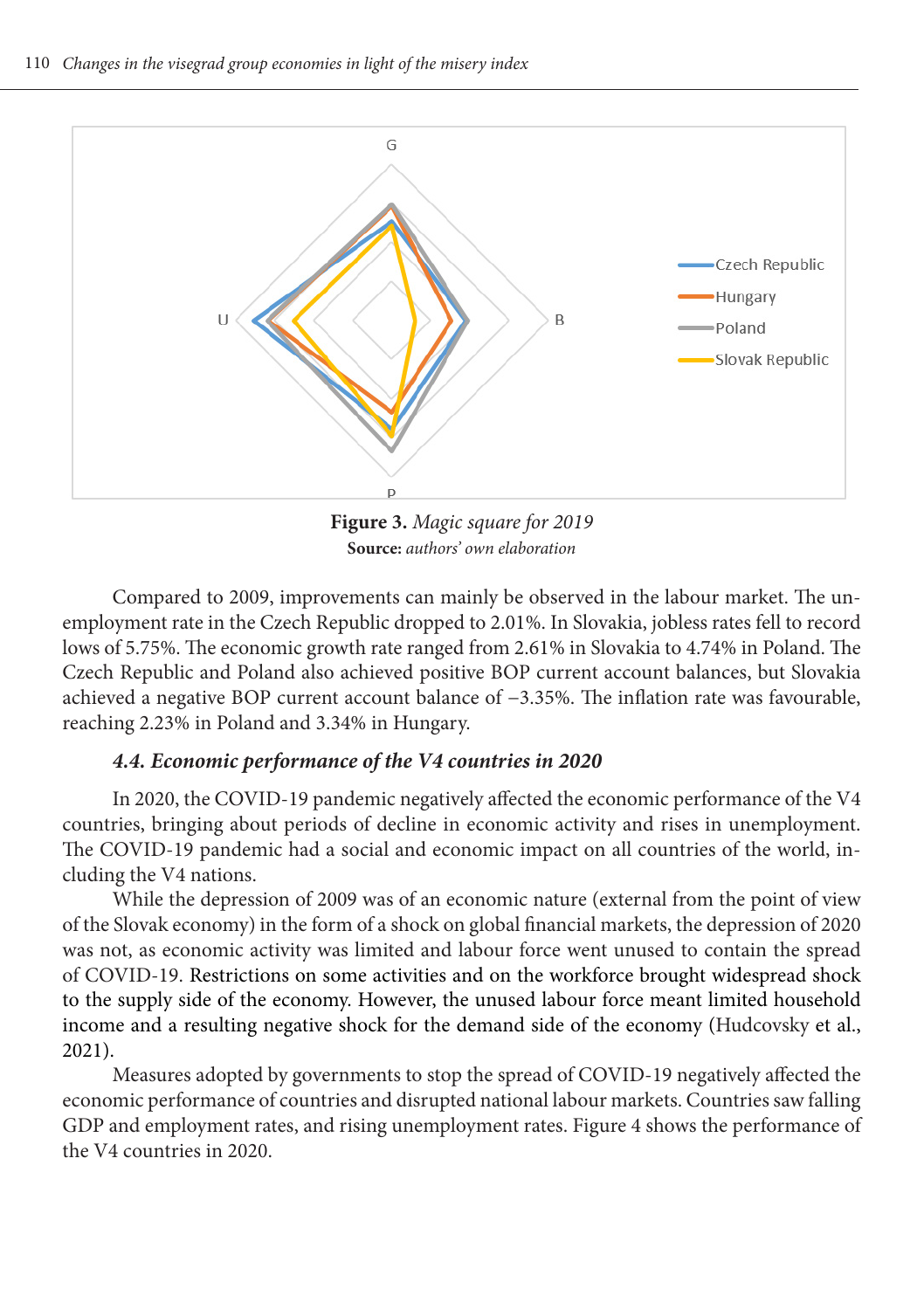

**Figure 4.** *Magic square in 2020* **Source:** *authors' own elaboration*

The COVID-19 pandemic brought about a fundamental change which went hand in hand with deteriorating economic and social indicators. (Hudcovsky et al., 2021). In an attempt to stop the spread of the disease, restrictive measures were adopted. These measures led to declining or slowing GDP growth and dramatically impacted global labour markets. The Czech Republic, Hungary and Slovakia recorded a decline in GDP – the Czech Republic by up to 5.79%. Unemployment did not increase significantly due to the measures adopted to mitigate the negative impact of the pandemic on the labour market. In Poland, unemployment rose by 0.27%, and by around 1% in the remaining V4 countries. Concerning price stability, inflation was the lowest in Slovakia, at slightly below 2%. In Poland, the Czech Republic and Hungary, inflation exceeded 3%. When assessing the external balance, a favourable situation can be observed in the Czech Republic and Poland, which both recorded positives regarding the current account of the balance of payments. Slovakia achieved a slight surplus on the current account of the balance of payments, while Hungary recorded a significant deterioration of this indicator compared to the previous year: 1.48%.

#### *4.5. Comparison of the ESI in V4 countries*

Country scores in the magic square were calculated using the ESI; the results for the years under analysis are illustrated in Figure 5.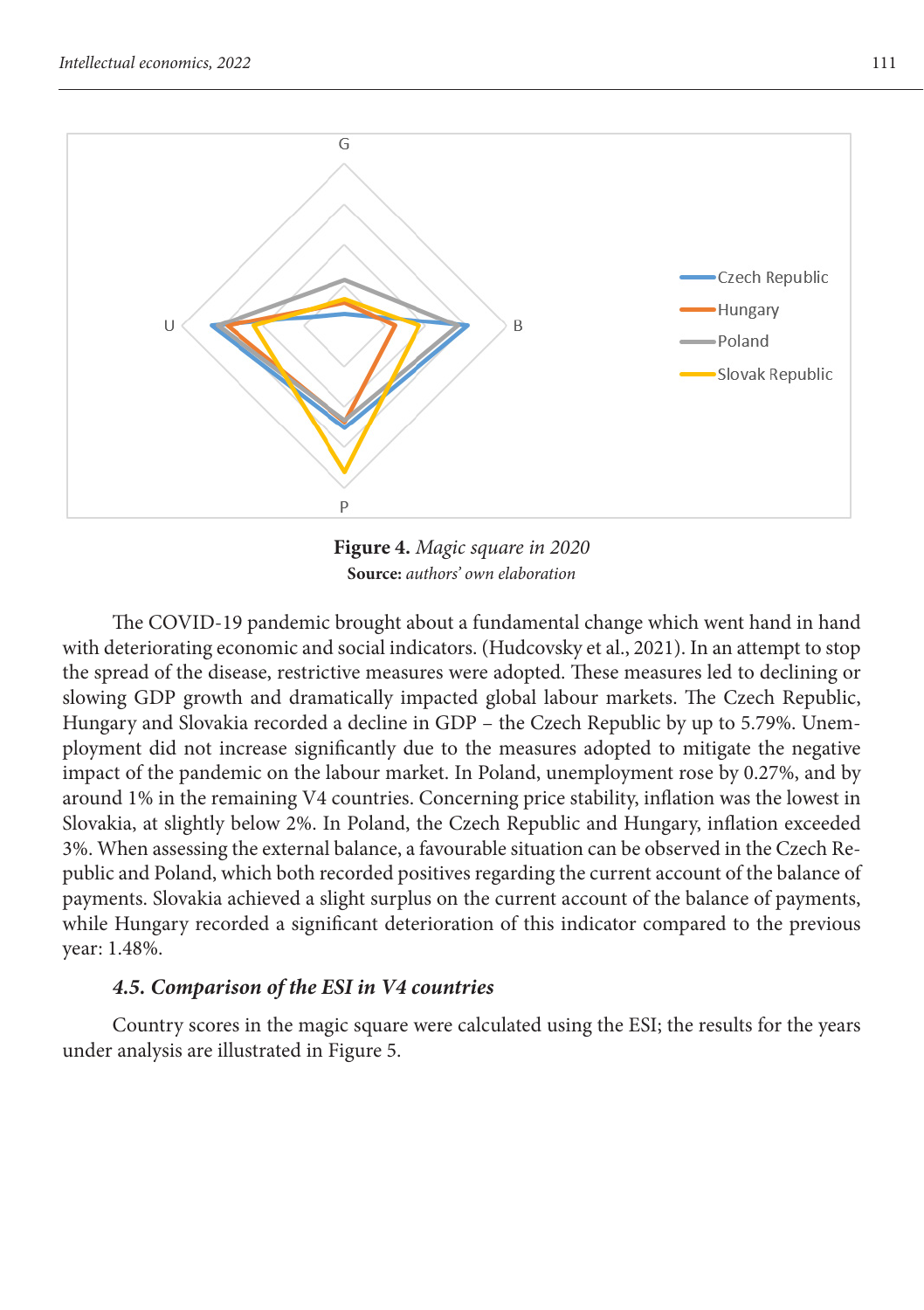

**Figure 5.** *ESI in V4 countries* **Source:** *authors' own elaboration*

A comprehensive assessment of the V4 performance using the ESI yielded interesting results. In 2009, the best position was achieved by the Czech Republic, where the ESI reached 0.320, while the ESI in Hungary was only 0.097. In 2019, ESI values were significantly higher. Poland scored best (mainly due to its higher GDP growth rate) with an ESI value of 0.646. Slovakia lagged far behind with its ESI value of only 0.333. In the pandemic year of 2020, Poland scored the best again (0.407), while Hungary scored the worst (0.244).

## *4.6. The misery index in the V4 countries*

The principle of the misery index is different from the principle on which the magic square works. The lower the misery index values, the stronger the economy and the less misery. The values of OMI and HMI were recalculated, and are shown in Figures 6 and 7.



**Figure 6.** *Okun's Misery Index* **Source:** *authors' own calculation*s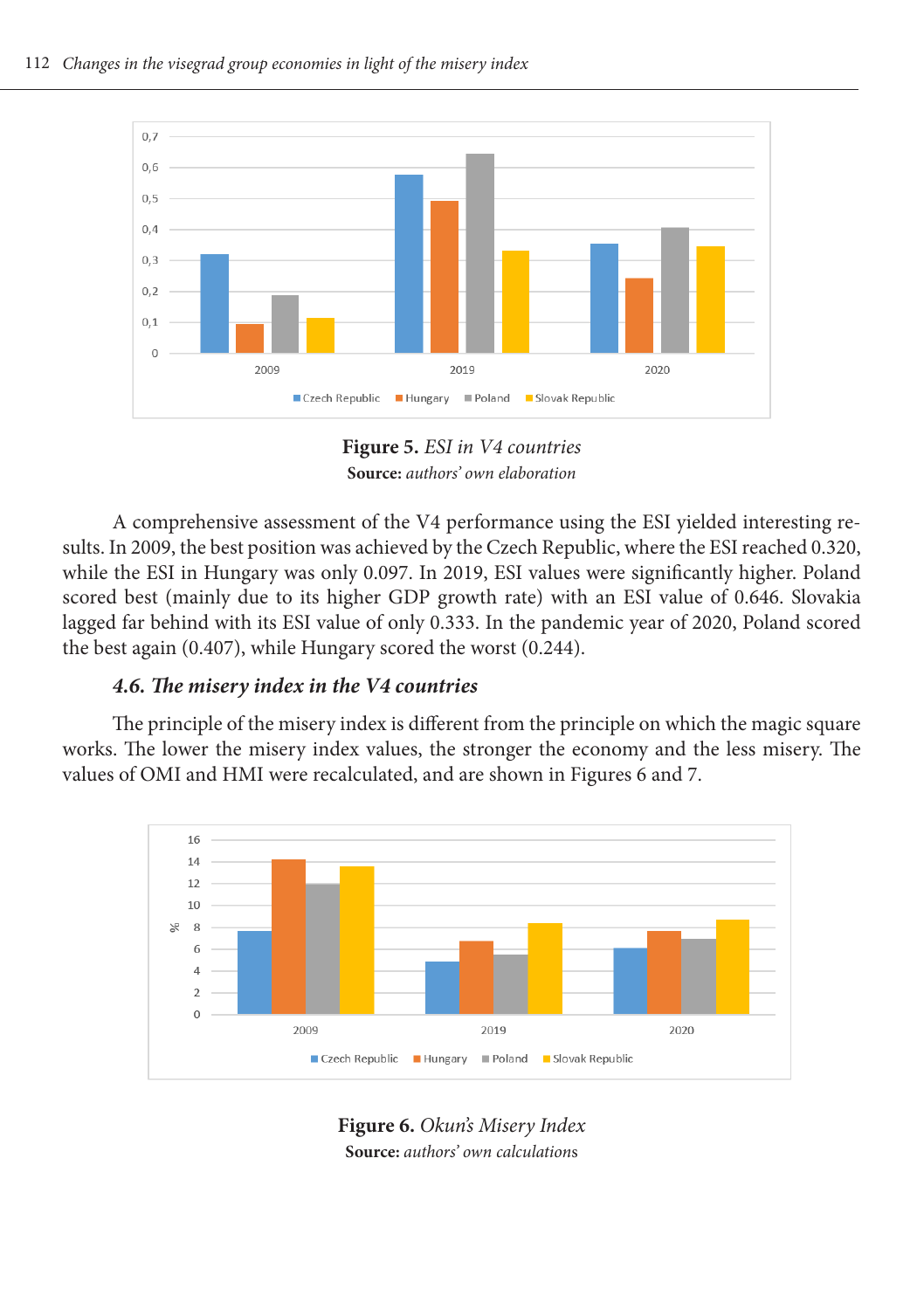OMI values were highest in 2009 because the economic crisis caused unemployment rates to climb. The highest OMI value was achieved by Hungary, up to 14.24% compared to 7.68% by the Czech Republic.

In 2019, the V4 economies saw both low inflation and unemployment, which translated into better OMI values than in 2009. In the Czech Republic, the OMI value was only 4.86% and the highest OMI value of 8.41% was found to be in the Slovak Republic. As a result of the COVID-19 pandemic, OMI values went down slightly to 6.10% in the Czech Republic and 8.73% in the Slovak Republic in 2020.

Different results are shown by HMI, in which the rate of economic growth (Figure 7) is incorporated.



**Figure 7.** *Henderson's Misery Index* **Source:** *authors' own calculations*

The addition of the GDP growth rate to the HMI calculation resulted in larger differences between the V4 countries and also larger differences in the value of the index in the years analysed. In 2009, Hungary (20.84%) and Slovakia (19.10%) scored the worst, while Poland scored 9.13% due to GDP growth. The favourable economic situation of 2019 translated into low HMI values – only 0.76% in Poland compared to 5.81% in the Slovak Republic. In 2020, HMI indicator values decreased in all countries, with Slovakia performing the poorest (13.09%), followed by Hungary and the Czech Republic, with Poland achieving the best score (9.47%).

## *4.7. Assessment of economic performance and level of economic activity in the V4 countries*

Lastly, the V4 economies were assessed and ranked by performance using the relevant indicators. The results are presented in Table 2.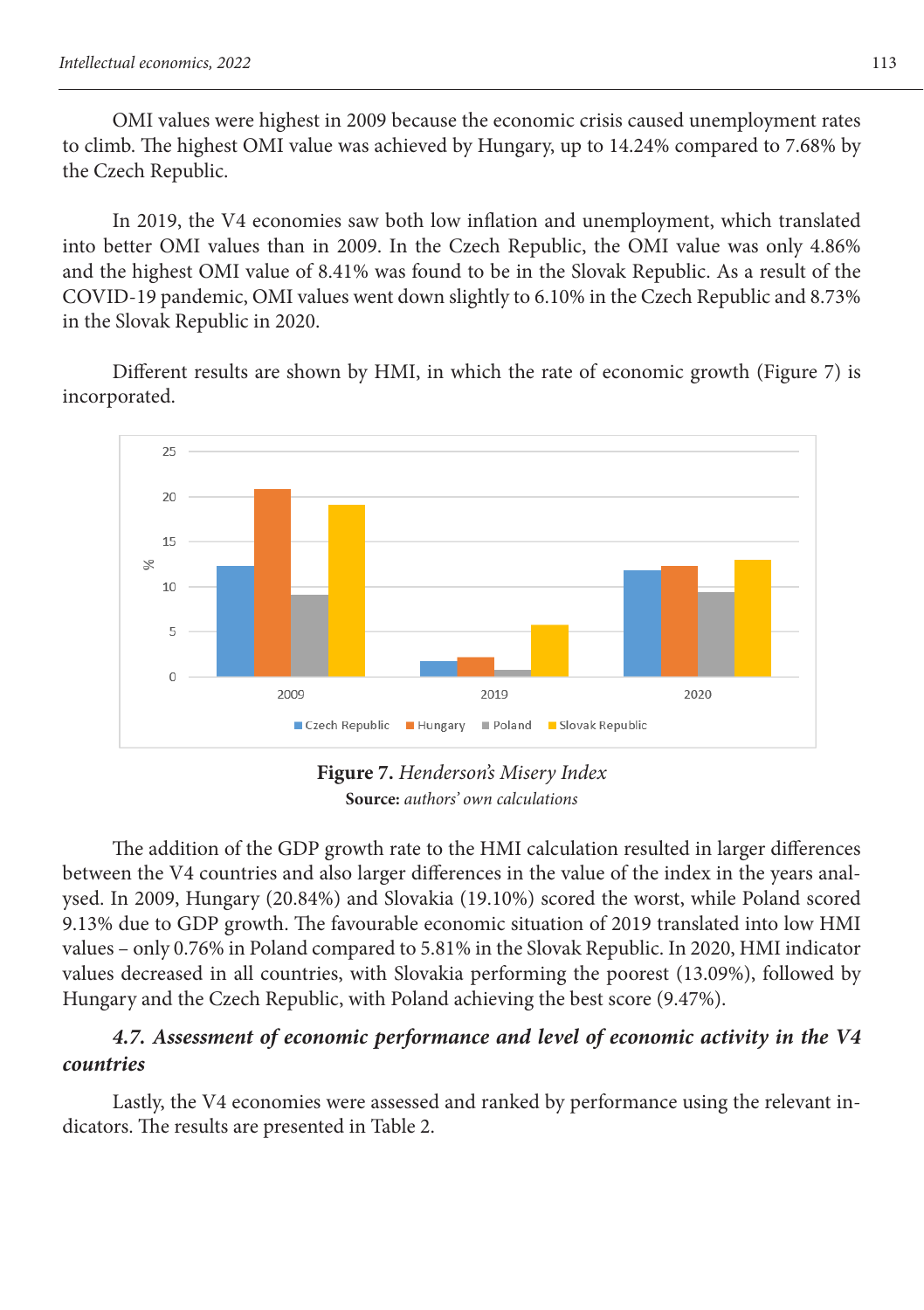|                 |                | ັ              |                | $\overline{ }$ | $\tilde{\phantom{a}}$ |                |            | $\checkmark$   |                |                         |                |                |     |     |         |
|-----------------|----------------|----------------|----------------|----------------|-----------------------|----------------|------------|----------------|----------------|-------------------------|----------------|----------------|-----|-----|---------|
|                 | 2009           |                |                |                |                       | 2019           |            |                |                | 2020                    |                |                |     |     |         |
|                 | GDP            | <b>ESI</b>     | OMI            | HMI            | total                 | GDP            | <b>ESI</b> | OMI            | HMI            | total                   | GDP            | <b>ESI</b>     | OMI | HMI | total   |
| Czech Republic  | 1              |                |                | $\overline{2}$ | -1                    |                | 2          |                | $\overline{c}$ | $1 - 2$                 | -1             | 2              |     | 2   | $1 - 2$ |
| Hungary         | 3              | $\overline{4}$ | 4              | $\overline{4}$ | $\overline{4}$        | $\overline{4}$ | 3          | 3              | 3              | 3                       | 3              | $\overline{4}$ | 3   | 3   | 3       |
| Poland          | $\overline{4}$ | 2              | $\overline{2}$ | 1              | $\overline{2}$        | $\overline{2}$ |            | $\overline{2}$ |                | $1 - 2$                 | $\overline{2}$ |                | ↑   |     | $1 - 2$ |
| Slovak Republic | $\overline{2}$ | 3              | 3              | 3              | 3                     | 3              | 4          | 4              | 4              | $\overline{\mathbf{4}}$ | $\overline{4}$ | 3              | 4   | 4   | 4       |

**Table 2.** *Assessment of economic performance and level of economic activity in the V4 countries*

In 2009, the highest ranked country was the Czech Republic, with the best indicator values (except HMI). Poland took second place, although it was ranked fourth in GDP per capita value, and was followed by Slovakia and Hungary. The situation was different in 2019, when Poland saw an improvement in the value of GDP per capita, which translated into the overall ranking. In 2019, Poland's ranking was the same as that of the Czech Republic. On the other hand, the economic performance of Slovakia deteriorated; thus, Slovakia was ranked worst in three of the four indicators examined. The performance ranking did not change in 2020.

#### **Conclusion**

When addressing the assessment of economic performance, central to economic debates has been the issue of sustainable economic and social development. This paper addressed the performance of the V4 economies and their assessment using GDP per capita, magic square and the misery index. The research found that the Czech Republic had the highest GDP per capita of all the V4 countries in each of the analysed years, which also translated into economic performance.

The economic performance of nations is affected by internal and external factors. Regarding the V4 economies in 2009, the Slovak Republic, the Czech Republic and Hungary experienced a decline in gross domestic product, which translated into negative economic growth. Poland was impacted by the recession in a moderate manner, and its GDP growth only slowed down. The highest unemployment rate was recorded in the Slovak Republic. In 2019, the projected cyclical slowdown occurred, and was most pronounced in Slovakia. Compared to 2009, the situation improved mainly in the V4 labour markets. The unemployment rate fell to 2.01% in the Czech Republic and to 5.75% in Slovakia. In 2020, the COVID-19 pandemic negatively affected all V4 countries, and brought about a gradual decline of economic and social indicators. This was due to the restrictive measures taken to stop the spread of the disease, which, in turn, caused a decline or slowdown in GDP growth and disruptions in the labour markets.

A comprehensive assessment of the performance of the V4 countries using the ESI yielded interesting results. In 2009, the best position was achieved by the Czech Republic, where the ESI reached 0.320, while the ESI in Hungary was only 0.097. In 2019, ESI values were significantly higher. Poland scored best (mainly due to its higher GDP growth rate) with an ESI value of 0.646. Slovakia lagged far behind with its ESI value of only 0.333. In the pandemic year of 2020, Poland scored the best again (0.407), while Hungary scored the worst (0.244).

To assess the overall performance and level of economic activity in the V4 countries, the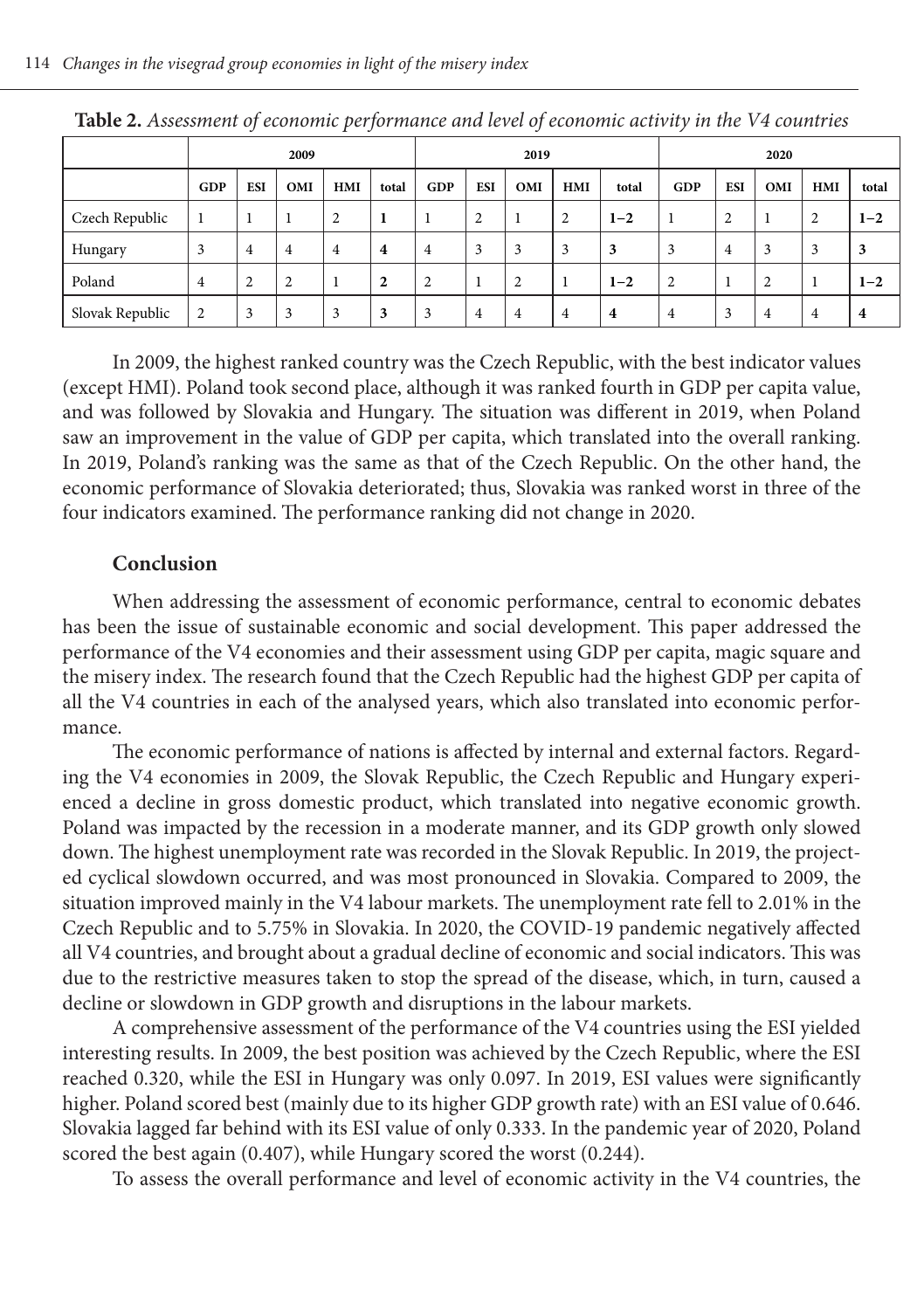evolution of the misery index was examined. Recently, misery index modifications have been used extensively to gauge the overall health of the global economy. The values of the original OMI and of HMI were identified, and the ranking of the V4 economic assessment was made. The best performing country was the Czech Republic in all three years under analysis. Slovakia performed the worst in 2019 and 2020.

It is evident that this research has several limitations in terms of the current political and military situation. As the war in Ukraine has been a major blow to the global economy, further research should be done to supplement the current findings.

## **References**

- 1. Brokešová, Z., & Vachálková, I. (2016). Macroeconomic environment and insurance industry development: The case of Visegrad group countries. *Ekonomická revue – Central European Review of Economic Issues*, *19*(2), 63–72.
- 2. Clemens, J., Palacios, M., & Li, N. (2022, January). The Misery Index returns. *Fraser Research Buletin*. Retrieved from https://www.fraserinstitute.org/studies/misery-index-returns
- 3. Cohen, I. K., Ferretti, F., & Mcintosh, B. (2014). Decomposing the Misery Index: A dynamic approach. *Cogent Economics & Finance*, *2*(1), 991089. https://dx.doi.org/10.1080/233 22039.2014.991089
- 4. Draková, S. (2012). Aktuálna ekonomická výkonnosť štátov BRICS v globálnom kontexte. In *Medzinárodné vzťahy 2012: Aktuálne otázky svetovej ekonomiky a politiky* (pp. 111–121). Bratislava: EKONÓM.
- 5. Firme, V.A.C., & Teixeira, J.R. (2014). Index of macroeconomic performance for a subset of countries: A Kaldorian analysis from the magic square approach focusing on Brazilian economy in the period 1997–2012. *Panoeconomicus*, *61*(5), 527–542. https://doi.org/10.2298/ PAN1405527F
- 6. Grabia, T. (2011). The Okun Misery Index in the European Union Countries from 2000 to 2009. *Comparative Economic Research*, *14*(4), 97–115. http://dx.doi.org/10.2478%2Fv10103-011-0029-8
- 7. Hamdini, A., & Gaidi, K. (2021). Macroeconomic composite index for economic stability: A Kaldorian analysis for the Algerian economy. *Dirassat Journal Economic Issue*, *12*(1), 697–715. https://doi.org/10.34118/djei.v12i1.1121
- 8. Hanke, S. (2021, April 14). Hanke's 2020 Misery Index: Who's miserable and who's happy? *CATO Institute*. Retrieved from https://www.cato.org/commentary/hankes-2020-misery-index-whos-miserable-whos-happy
- 9. Henderson, D. (2015, March 15). The Henderson Misery Index. *Econlog*. Retrieved from https://www.econlib.org/archives/2015/03/steve\_hankes\_mi.html
- 10. Hudcovsky, M., Frank, K., Morvay, K., Hvozdíková, V., Jeck, T., Siranova, M., & Šikulová, I. (2021). *Hospodársky vývoj Slovenska v roku 2020. Zaostrené na: ako koronavírusová kríza mení ekonomiku*. Bratislava: Ekonomický ústav SAV.
- 11. Masárová, J., & Ivanová, E. (2017). *Alternatívne prístupy k meraniu výkonnosti ekonomiky*. Trenčín: TnUAD.
- 12. Medrano-B, R., & Teixeira, J. (2013). A Kaldorian macroeconomic index of economic welfare. *Revista de História Econômica & Economia Regional Aplicada*, *8*(14), 1–7.